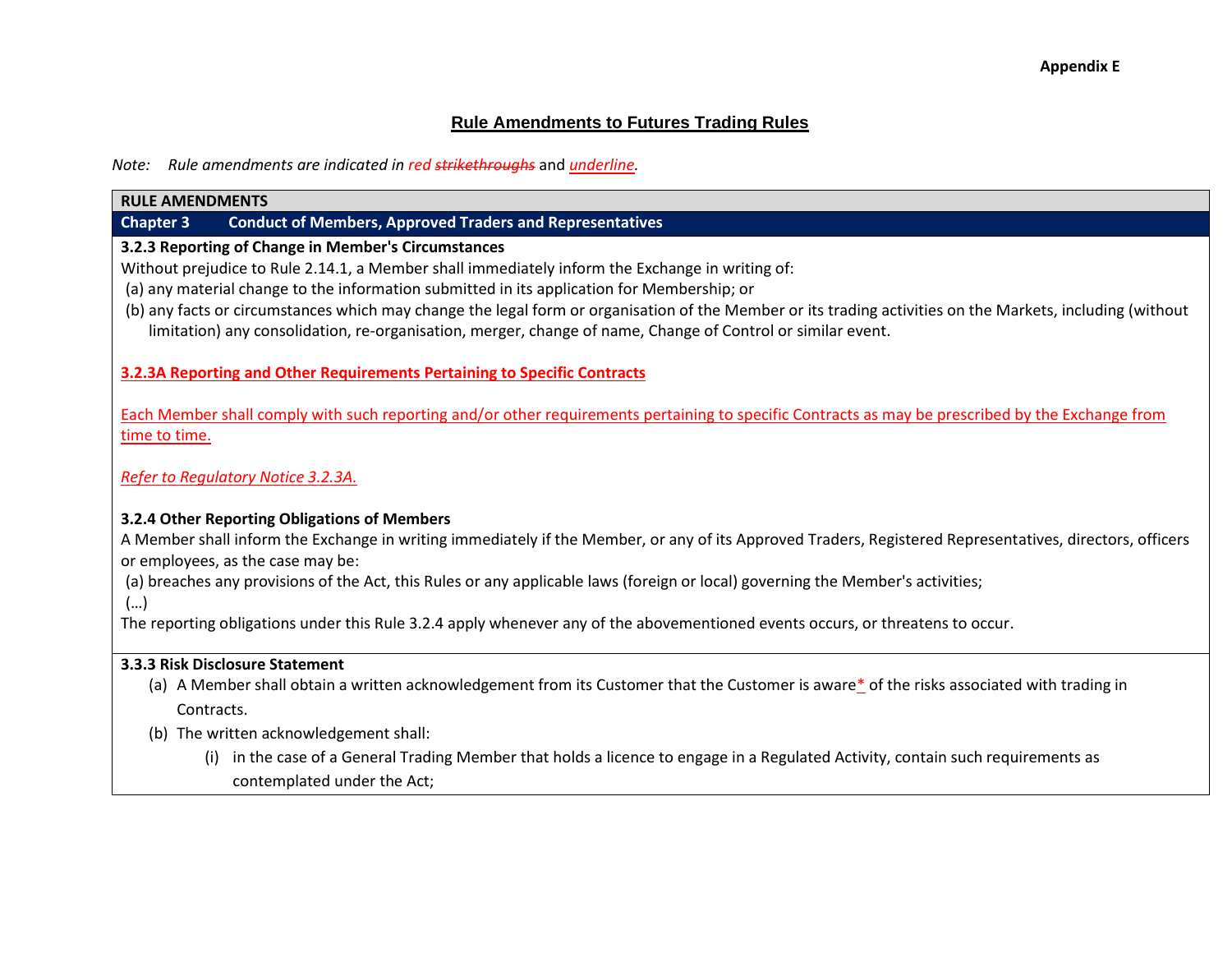#### **RULE AMENDMENTS**

- (ii) in the case of a General Trading Member that holds a licence specified in Rule 2.4.1(b), contain such requirements as may be prescribed by the Relevant Regulatory Authority. The General Trading Member shall immediately notify the Exchange on any changes to such requirements. Notwithstanding the foregoing, the Exchange shall have the discretion to prescribe additional requirements; and
- (iii) in the case of a Bank Trading Member, contain such requirements as contemplated under the Act and include an acknowledgement by the Customer that the Investor Compensation Scheme contemplated under Part XI of the Act does not apply in relation to the Bank Trading Member-; and
- (iv) in each case, contain such information as may be prescribed by the Exchange from time to time.

#### *\*Refer to Regulatory Notice 3.3.3.*

#### **Regulatory Notices**

**Regulatory Notice 3.2.3A — Reporting and Other requirements in relation to Dairy Contracts**

| <b>Issue Date</b>          | <b>Cross Reference</b> | <b>Enquiries</b>                                                    |
|----------------------------|------------------------|---------------------------------------------------------------------|
| Added on 22 November 2021. | <b>Rule 3.2.3A</b>     | Please contact Member Supervision Officers or email asksgx@sgx.com. |

#### **1 Introduction**

- 1.1 This Regulatory Notice sets out additional reporting and other requirements in relation to Dairy Contracts (defined below).
- 1.2 For the purposes of this Regulatory Notice, "**Dairy Contracts**" refers to Contracts in relation to dairy products which are listed and traded on the SGX-DT Market
- **2 Submission of Information**
- 2.1 Each Trading Member shall report to the Exchange if it fulfills the requirements of any of sub-paragraphs 2.1(a) or 2.1(b) below:
	- (a) It is resident or incorporated in New Zealand; or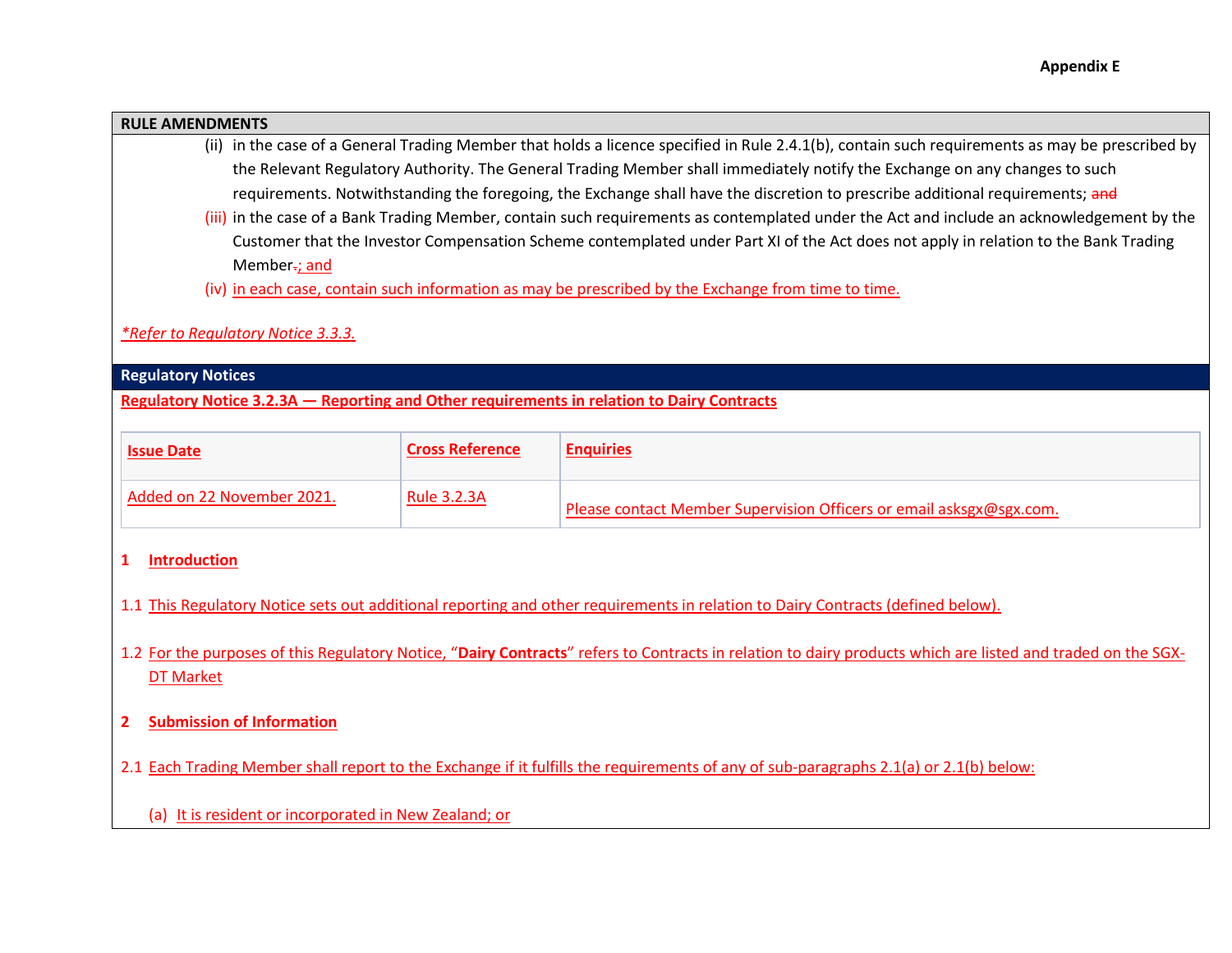#### **RULE AMENDMENTS**

- (b) It is not resident or incorporated in New Zealand, and it is making offers of Dairy Contracts to retail investors (as defined under Section 6 of the New Zealand Financial Markets Conduct Act 2013) in New Zealand.
- 2.2 For the purposes of paragraph 2.1 above, the Dairy Contracts are considered to be offered in New Zealand if an offer is received by a person in New Zealand regardless of where any resulting issue or transfer occurs and regardless of where the issuer or offeror is resident, incorporated, or carries on business.
- 2.3 Each Trading Member shall report the information pursuant to paragraph 2.1 above to the Exchange within fourteen (14) calendar days of the effective date of this Regulatory Notice. Thereafter, any application for Trading Membership must include the information to be reported pursuant to paragraph 2.1 above.
- 2.4 Each Trading Member shall report to the Exchange any change to its circumstances previously reported pursuant to paragraph 2.1 above, within fourteen (14) calendar days of such change.
- 2.5 If a Trading Member fulfills either of the requirements in paragraph 2.1 above, it shall ensure that all trades of Dairy Contracts are cleared through one or more dedicated disclosed account(s) (i.e. not through an undisclosed Omnibus Account) under its relevant Clearing Member.

#### (…)

**Regulatory Notice 3.3.3 — Disclosure Obligations in relation to trading in Dairy Contracts**

| <b>Issue Date</b>          | <b>Cross Reference</b> | <b>Enquiries</b>                                                    |
|----------------------------|------------------------|---------------------------------------------------------------------|
| Added on 22 November 2021. | Rule 3.3.3             | Please contact Member Supervision Officers or email asksgx@sgx.com. |

#### **1 Introduction**

1.1 In this Regulatory Notice, unless the context requires otherwise, the following capitalised terms shall have the meanings set forth below:

"**Dairy Contracts**" refers to Contracts in relation to dairy products which are listed and traded on the SGX-DT Market.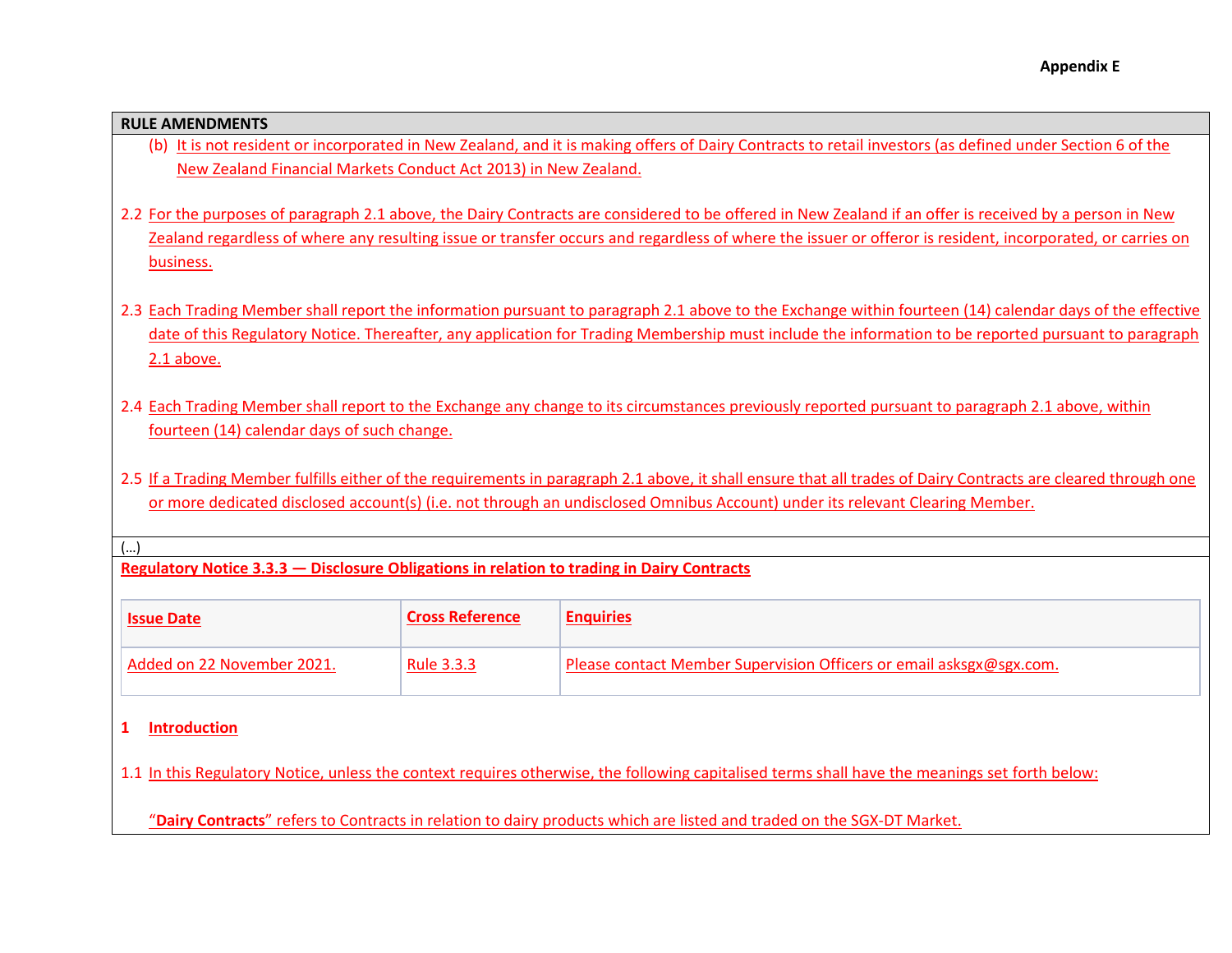#### **RULE AMENDMENTS**

"**New Zealand Client**" refers to any Person, who is resident, incorporated or domiciled in New Zealand.

- 1.2 This Regulatory Notice sets out additional details which a Trading Member must disclose to its Customer who is a New Zealand Client in relation to trading in Dairy Contracts.
- **2 Disclosure to Customers**
- 2.1 Before a Trading Member accepts the first order from a Customer who is a New Zealand Client to trade in any Dairy Contract on the Exchange, the Trading Member must disclose to the Customer who is a New Zealand Client the significant differences between trading derivatives on the Exchange and trading derivatives on a New Zealand-based market.
- 2.2 The matters that must be disclosed include, but are not limited to, the following:
	- (a) the Exchange's principal place of business is located in Singapore;
	- (b) the Exchange is regulated primarily under the regulatory regime of Singapore;
	- (c) the rights and remedies of, and compensation arrangements for, investors who acquire products offered on the Exchange may differ from the rights and remedies of, and compensation arrangements for, investors who acquire products offered on a New Zealand-based market; and
	- (d) New Zealand investors who acquire products offered on the Exchange may be subject to the effects of changes in currency exchange rates.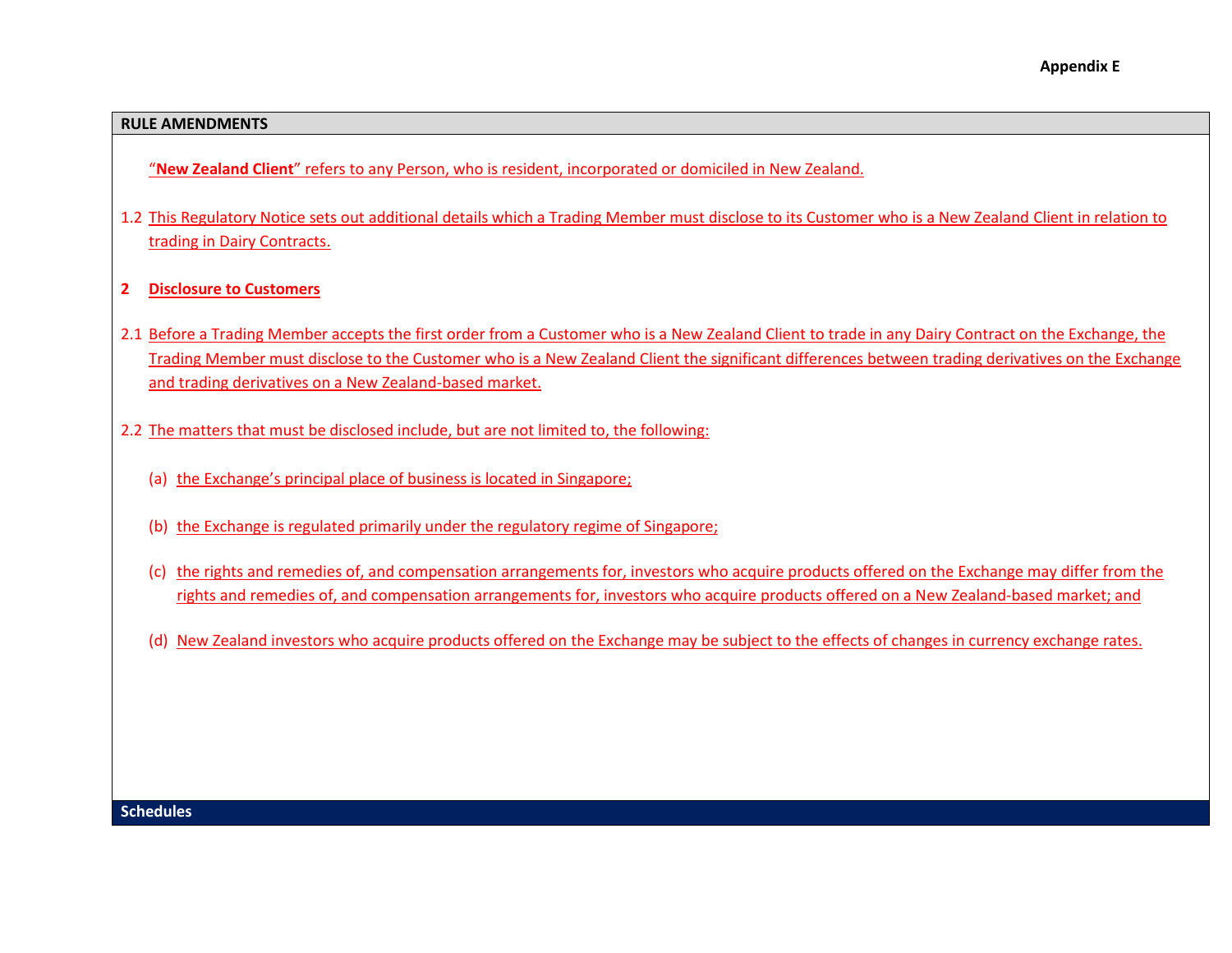# **Appendix E**

# **RULE AMENDMENTS**

# **Schedule A**

**Chapter 3 — Conduct of Members, Approved Traders and Representatives**

| <b>Rule Violation</b>                                                |                                                                                                                                                                               |                                             | Composition Amount which may be Offered by the Exchange, where the Exchange has<br>Determined the Member, Approved Trader and/or Registered Representative to be Liable |                      |                        |                         |                  |                         |                                   |                       |                         | <b>Mandatory</b>                  |
|----------------------------------------------------------------------|-------------------------------------------------------------------------------------------------------------------------------------------------------------------------------|---------------------------------------------|-------------------------------------------------------------------------------------------------------------------------------------------------------------------------|----------------------|------------------------|-------------------------|------------------|-------------------------|-----------------------------------|-----------------------|-------------------------|-----------------------------------|
|                                                                      |                                                                                                                                                                               | Whether<br>composition<br>may be<br>offered | <b>Members</b>                                                                                                                                                          |                      |                        | <b>Approved Traders</b> |                  |                         | <b>Registered Representatives</b> |                       |                         | minimum                           |
| Rule<br>Chapter/Number                                               | <b>Brief Description</b><br>of Rule                                                                                                                                           |                                             | 1st<br>Violation                                                                                                                                                        | 2nd<br>Violation     | 3rd<br>Violation       | 1st<br>Violation        | 2nd<br>Violation | 3rd<br><b>Violation</b> | 1st<br>Violation                  | 2nd<br>Violation      | 3rd<br><b>Violation</b> | penalty<br>imposable<br>by the DC |
| Chapter 3 - Conduct of Members, Approved Traders and Representatives |                                                                                                                                                                               |                                             |                                                                                                                                                                         |                      |                        |                         |                  |                         |                                   |                       |                         |                                   |
| 3.2                                                                  | Duties Applicable to All Members, Approved Traders and Registered Representatives                                                                                             |                                             |                                                                                                                                                                         |                      |                        |                         |                  |                         |                                   |                       |                         |                                   |
| 3.2.3                                                                | ()                                                                                                                                                                            | ()                                          | ()                                                                                                                                                                      | ()                   | ()                     | ()                      | ()               | ()                      | ()                                | ()                    | ()                      | ()                                |
| 3.2.3A<br>r/w Regulatory<br><b>Notice</b>                            | <b>Member to</b><br>comply with such<br>reporting and/or<br>other<br>requirements<br>pertaining to<br>specific Contracts<br>as may be<br>prescribed by the<br><b>Exchange</b> | Compoundable                                | $$2,000-$<br>\$4,000                                                                                                                                                    | $$4,000-$<br>\$7,000 | $$7,000 -$<br>\$10,000 | N.A.                    | N.A.             | N.A.                    | N.A.                              | <b>N.A.</b>           | N.A.                    | N.A.                              |
| ()                                                                   | ()                                                                                                                                                                            | ()                                          | ()                                                                                                                                                                      | ()                   | ()                     | ()                      | ()               | ()                      | ()                                | $\left(\ldots\right)$ | ()                      | ()                                |
| 3.3                                                                  | <b>Duties of Members Undertaking Agency Trades</b>                                                                                                                            |                                             |                                                                                                                                                                         |                      |                        |                         |                  |                         |                                   |                       |                         |                                   |